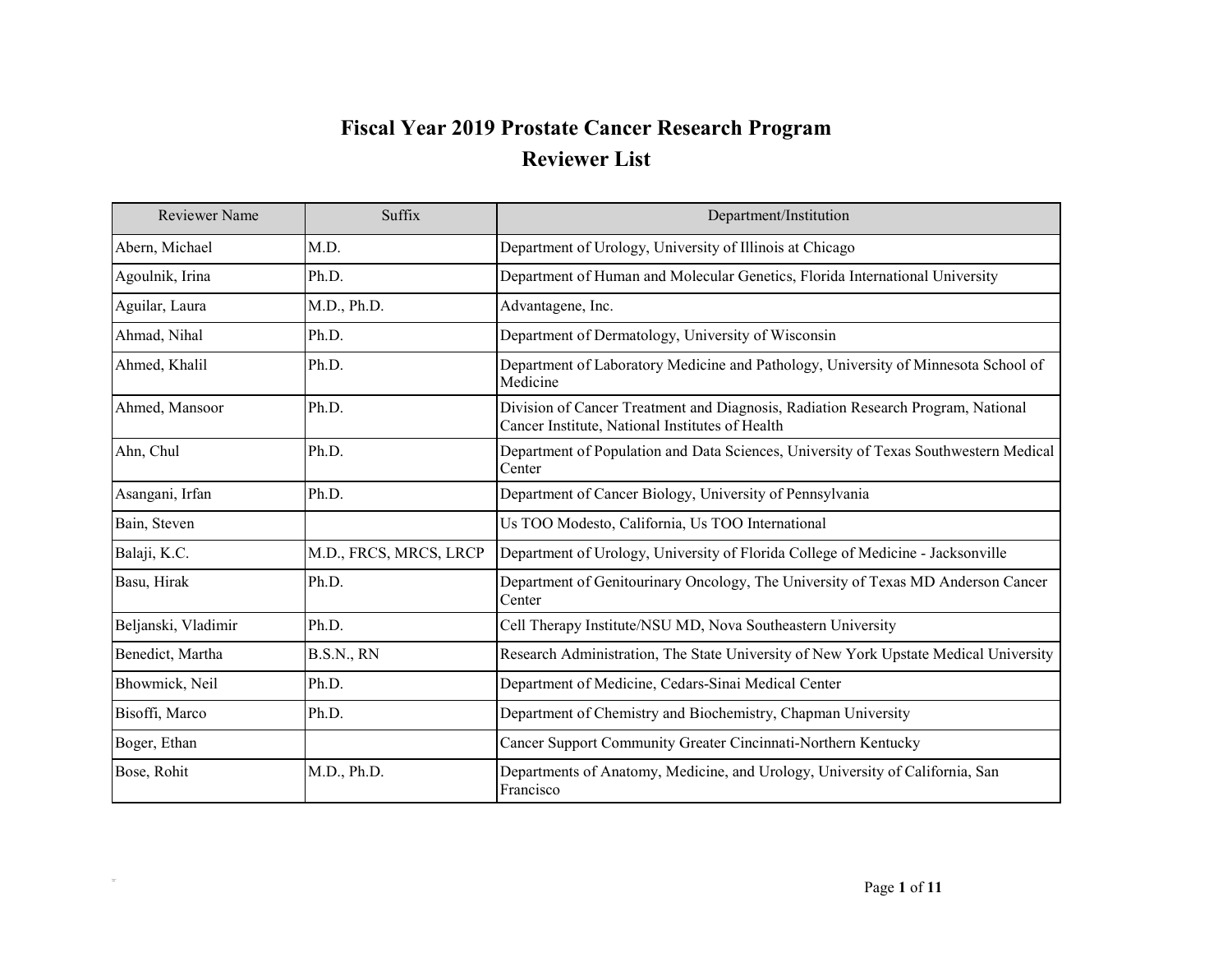| Brennen, Nathanial  | Ph.D.        | Sidney Kimmel Comprehensive Cancer Center, Johns Hopkins University School of<br>Medicine                                     |
|---------------------|--------------|-------------------------------------------------------------------------------------------------------------------------------|
| Brooks, James       | M.D.         | Department of Urology, Stanford University School of Medicine                                                                 |
| Byrdsong, Quincy    | Ed.D.        | WellStar Research Institute, WellStar Health System                                                                           |
| Cao, Qi             | Ph.D.        | Department of Urology and Robert H. Lurie Comprehensive Cancer Center,<br>Northwestern University Feinberg School of Medicine |
| Carruthers, Chatman |              | Georgia Prostate Cancer Coalition                                                                                             |
| Casiano, Carlos     | Ph.D.        | Department of Basic Sciences, Division of Microbiology, Loma Linda University School<br>of Medicine                           |
| Cavellier, Ken      |              | ZERO - The End of Prostate Cancer                                                                                             |
| Chen, Songhai       | M.D., Ph.D.  | Department of Pharmacology, University of Iowa Carver College of Medicine                                                     |
| Chen, Zhenbang      | Ph.D.        | Department of Biochemistry and Cancer Biology, Meharry Medical College                                                        |
| Chinni, Sreenivasa  | Ph.D.        | Department of Urology and Pathology, Wayne State University School of Medicine                                                |
| Coarfa, Cristian    | Ph.D.        | Department of Molecular and Cellular Biology, Baylor College of Medicine                                                      |
| Cohrs, Fred         |              | <b>WRNMMC Us TOO Chapter</b>                                                                                                  |
| Conklin, Douglas    | Ph.D.        | Department of Biomedical Sciences, The State University of New York at Albany                                                 |
| Cook, Leah          | Ph.D.        | Department of Pathology and Microbiology, University of Nebraska College of<br>Medicine                                       |
| Cooperberg, Matthew | M.D., M.P.H. | Department of Urology, University of California San Francisco School of Medicine                                              |
| Cox, Marc           | Ph.D.        | Department of Biological Sciences, University of Texas at El Paso                                                             |
| Cress, William      | Ph.D.        | Department of Molecular Oncology, Moffitt Cancer Center                                                                       |
| Cummings, Brian     | Ph.D.        | Department of Pharmaceutical and Biomedical Sciences, University of Georgia                                                   |
| Daaka, Yehia        | Ph.D.        | Department of Anatomy and Cell Biology, University of Florida College of Medicine                                             |
| Daggy, Joanne       | Ph.D.        | Department of Biostatistics, Indiana University School of Medicine                                                            |
| Damodaran, Chendil  | Ph.D.        | Department of Urology, University of Louisville School of Medicine                                                            |
| Dasgupta, Subhamoy  | Ph.D.        | Department of Cell Stress Biology, Roswell Park Comprehensive Cancer Center                                                   |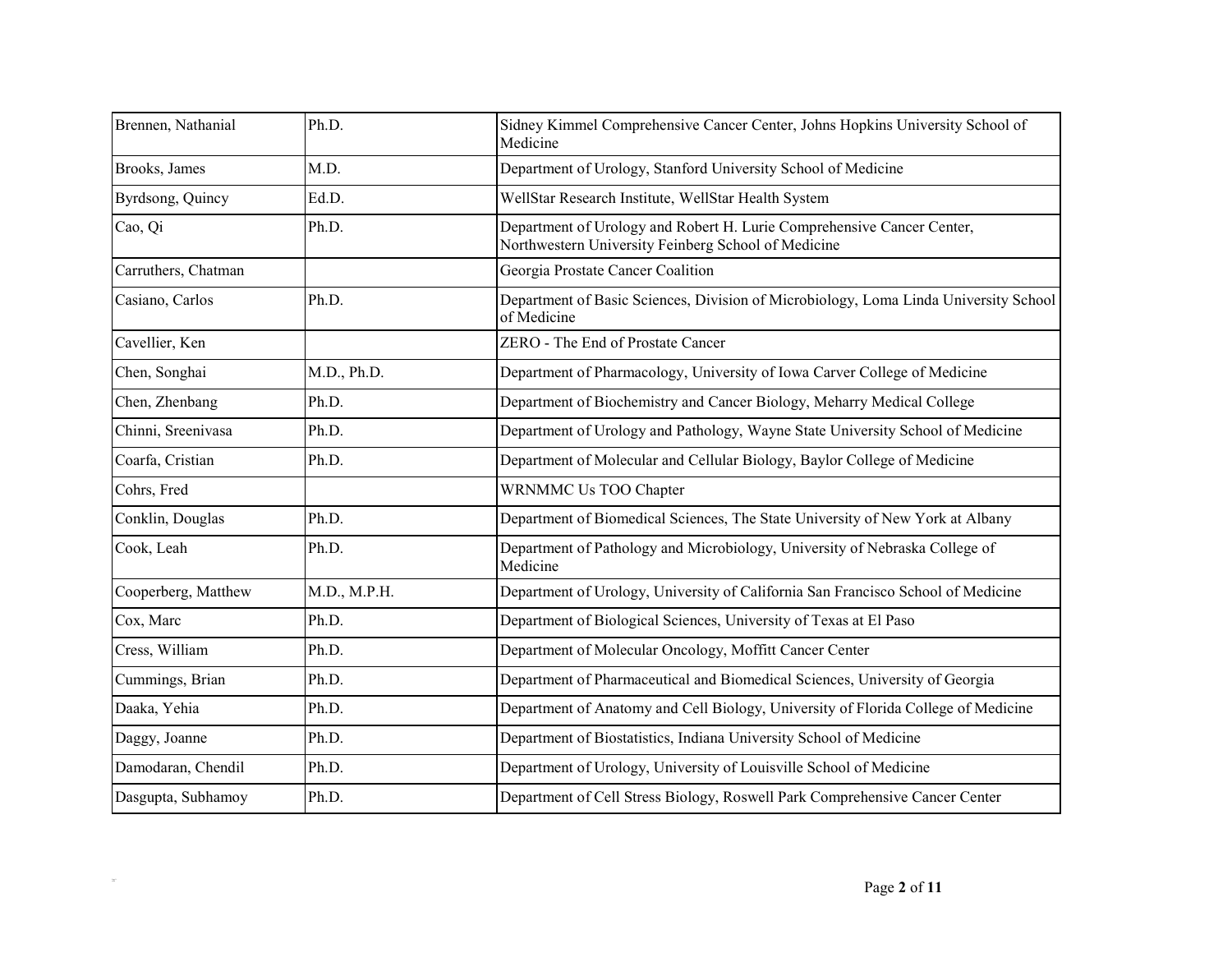| Daskivich, Timothy      | M.D.          | Department of Surgery, Cedars-Sinai Medical Center                                                                         |
|-------------------------|---------------|----------------------------------------------------------------------------------------------------------------------------|
| Datta, Kaustubh         | Ph.D.         | Department of Biochemistry and Molecular Biology, University of Nebraska Medical<br>Center                                 |
| Dehm, Scott             | Ph.D.         | Department of Laboratory Medicine and Pathology, University of Minnesota                                                   |
| Denmeade, Samuel        | M.D.          | Department of Oncology, Johns Hopkins University School of Medicine                                                        |
| Diamond, Alan           | Ph.D.         | Department of Pathology, Research Division, University of Illinois at Chicago                                              |
| Dobi, Albert            | Ph.D.         | Center for Prostate Disease Research, Henry M. Jackson Foundation for the<br>Advancement of Military Medicine              |
| Domingo-Domenech, Josep | M.D., Ph.D.   | Department of Medical Oncology and Cancer Biology, Thomas Jefferson University                                             |
| Dong, Zhongyun          | M.D., Ph.D.   | Department of Pathobiology and Molecular Medicine, University of Cincinnati College<br>of Medicine                         |
| Drake, Justin           | Ph.D.         | Department of Pharmacology and Urology, University of Minnesota                                                            |
| Dubey, Purnima          | Ph.D.         | Department of Microbial Infection and Immunity, The Ohio State University School of<br>Medicine                            |
| Ellis, Leigh            | Ph.D.         | Department of Oncologic Pathology, Dana-Farber Cancer Institute Harvard Medical<br>School                                  |
| Elzey, Bennett          | Ph.D.         | Department of Comparative Pathobiology, Purdue University College of Veterinary<br>Medicine                                |
| Fei, Baowei             | Ph.D., Eng.D. | Departments of Bioengineering and Radiology, University of Texas at Dallas UT<br>Southwestern Medical Center               |
| Fiering, Steven         | Ph.D.         | Department of Microbiology and Immunology, Dartmouth Geisel School of Medicine                                             |
| Fraser, Matthew         | Ph.D.         | Department of Surgery, Division of Urology, Duke University School of Medicine                                             |
| Frigo, Daniel           | Ph.D.         | Departments of Cancer Systems Imaging and Genitourinary Medical Oncology,<br>University of Texas MD Anderson Cancer Center |
| Gann, Peter             | M.D., Sc.D.   | Department of Pathology, Division of Pathology Research, University of Illinois at<br>Chicago College of Medicine          |
| Gao, Allen              | M.D., Ph.D.   | Department of Urology, University of California, Davis, School of Medicine                                                 |
| Ghosh, Paramita         | Ph.D.         | Department of Urology, University of California Davis                                                                      |
| Ginenthal, Leon         |               | Cancer Resource Center of the Finger Lakes                                                                                 |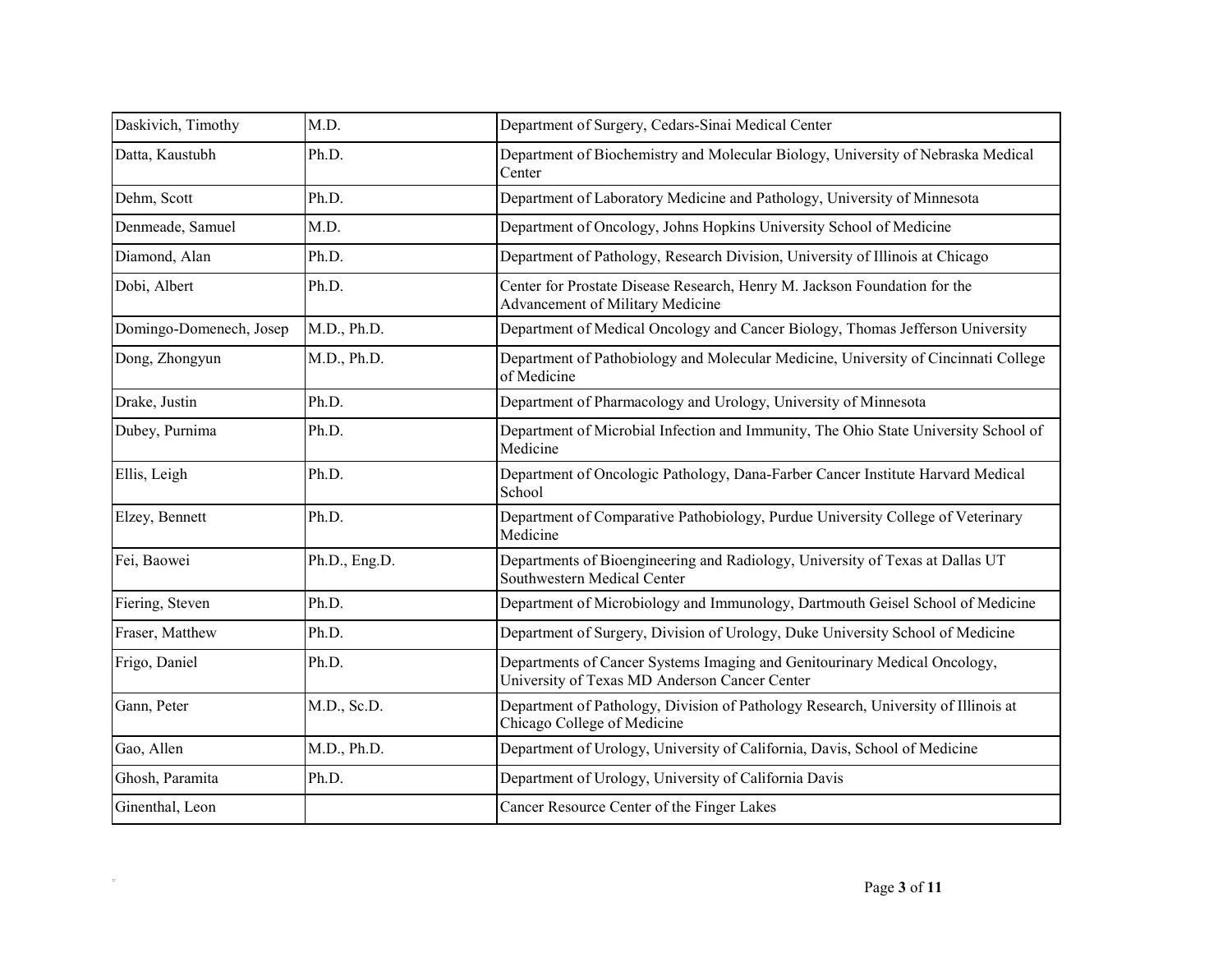| Golden, Dennis           |             | National Prostate Cancer Awareness Foundation                                                                          |
|--------------------------|-------------|------------------------------------------------------------------------------------------------------------------------|
| Goluboff, Erik           | M.D.        | Department of Urology, Icahn School of Medicine at Mount Sinai                                                         |
| Gomez, Christian         | Ph.D.       | Departments of Pathology and Radiation Oncology, University of Mississippi Medical<br>Center                           |
| Grabowska, Magdalena     | Ph.D.       | Department of Urology, Case Western Reserve University                                                                 |
| Graff, Julie             | M.D.        | Department of Medicine, Division of Hematology/Oncology, Oregon Health & Science<br>University                         |
| Griffith, Thomas         | Ph.D.       | Department of Urology, University of Minnesota                                                                         |
| Gu, Jian                 | Ph.D.       | Department of Epidemiology, Division of OVP, MD Anderson Cancer Center of<br>University of Texas                       |
| Gullapalli, Purnachandra | Ph.D.       | Department of Diagnostic Radiology and Nuclear Medicine, University of Maryland,<br>Baltimore                          |
| Guruli, Georgi           | M.D., Ph.D. | Department of Surgery, Division of Urology, Virginia Commonwealth University School<br>of Medicine                     |
| Hamilton, Thomas         |             | Malecare, Inc.                                                                                                         |
| Haque, Azizul            | Ph.D.       | Department of Microbiology and Immunology, Hollings Cancer Center, Medical<br>University of South Carolina             |
| Hardin, Robert           |             | Urology Centers of Alabama                                                                                             |
| Hayward, Simon           | Ph.D.       | Department of Cancer Biology, NorthShore University HealthSystem, University of<br>Chicago Pritzker School of Medicine |
| He, Jiang                | Ph.D.       | Radiology and Medical Imaging, University of Virginia                                                                  |
| Heemers, Hannelore       | Ph.D.       | Department of Cancer Biology, Cleveland Clinic, Lerner Research Institute                                              |
| Henry, Michael           | Ph.D.       | Department of Molecular Physiology and Biophysics, The University of Iowa College of<br>Medicine                       |
| Hensley, Roland          |             | ZERO - The End of Prostate Cancer                                                                                      |
| Heston, Warren           | Ph.D.       | Department of Cancer Biology, Cleveland Clinic Foundation Lerner Research Institute                                    |
| Hsieh, Andrew            | M.D.        | Human Biology, Fred Hutchinson Cancer Research Center                                                                  |
| Hsieh, Jer-Tsong         | Ph.D.       | Department of Urology, The University of Texas Southwestern Medical Center at Dallas                                   |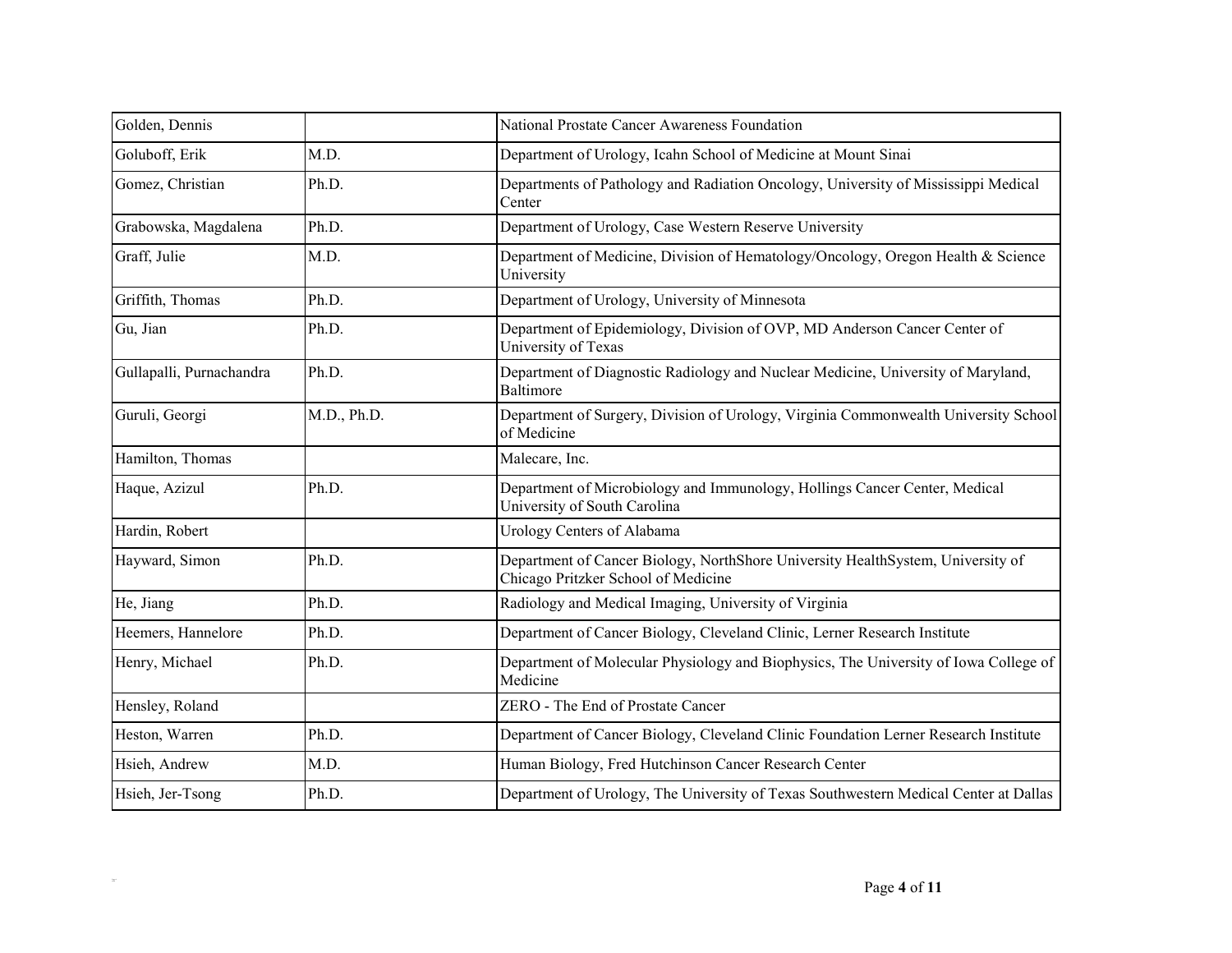| Hu, Chang-Deng      | M.D., Ph.D.        | Department of Medicinal Chemistry and Molecular Pharmacology, Purdue University<br>College of Pharmacy              |
|---------------------|--------------------|---------------------------------------------------------------------------------------------------------------------|
| Hu, Hailiang        | Ph.D.              | Department of Pathology, Duke University School of Medicine                                                         |
| Hu, Jennifer        | Ph.D.              | Departments of Public Health, Biochemistry, and Molecular Biology, University of<br>Miami Miller School of Medicine |
| Huang, Franklin     | M.D., Ph.D.        | Department of Medicine, University of California, San Francisco                                                     |
| Hudson, Tamaro      | Ph.D.              | Department of Pharmacology, Howard University                                                                       |
| Hulsey, Tom         |                    | ZERO - The End of Prostate Cancer                                                                                   |
| Hurley, Paula       | Ph.D.              | Department of Medicine, Vanderbilt University Medical Center                                                        |
| Huschle, Charles    |                    | Us TOO International                                                                                                |
| Ippolito, Joseph    | M.D., Ph.D.        | Department of Radiology, Washington University School of Medicine                                                   |
| Jamieson, Christina | Ph.D.              | Department of Urology, University of California San Diego, School of Medicine                                       |
| Jani, Ashesh        | M.D., MSEE, FASTRO | Department of Radiation Oncology, Emory University Winship Cancer Institute                                         |
| Jia, Li             | Ph.D.              | Department of Surgery, Brigham and Women's Hospital                                                                 |
| Jiang, Xiaoqian     | Ph.D.              | School of Biomedical Informatics, The University of Texas UTHealth                                                  |
| Johnson, William    |                    | Us TOO International                                                                                                |
| Jung, Mira          | Ph.D.              | Department of Radiation Medicine, Georgetown University                                                             |
| Kane, William       |                    | Us TOO New York Prostate Cancer Support                                                                             |
| Kaochar, Salma      | Ph.D.              | Department of Medicine, Baylor College of Medicine                                                                  |
| Karan, Dev          | Ph.D.              | Department of Pathology, Medical College of Wisconsin                                                               |
| Khan, Shafiq        | Ph.D.              | Center for Cancer Research and Therapeutic Development, Clark Atlanta University                                    |
| Kim, Hyeong-Reh     | Ph.D.              | Department of Pathology, Wayne State University                                                                     |
| Kirschner, Austin   | M.D., Ph.D.        | Department of Radiation Oncology, Vanderbilt University Medical Center                                              |
| Kuchinsky, Michael  |                    | Us TOO International                                                                                                |
| Kumar, Addanki      | Ph.D.              | Department of Urology, University of Texas Health Science Center at San Antonio                                     |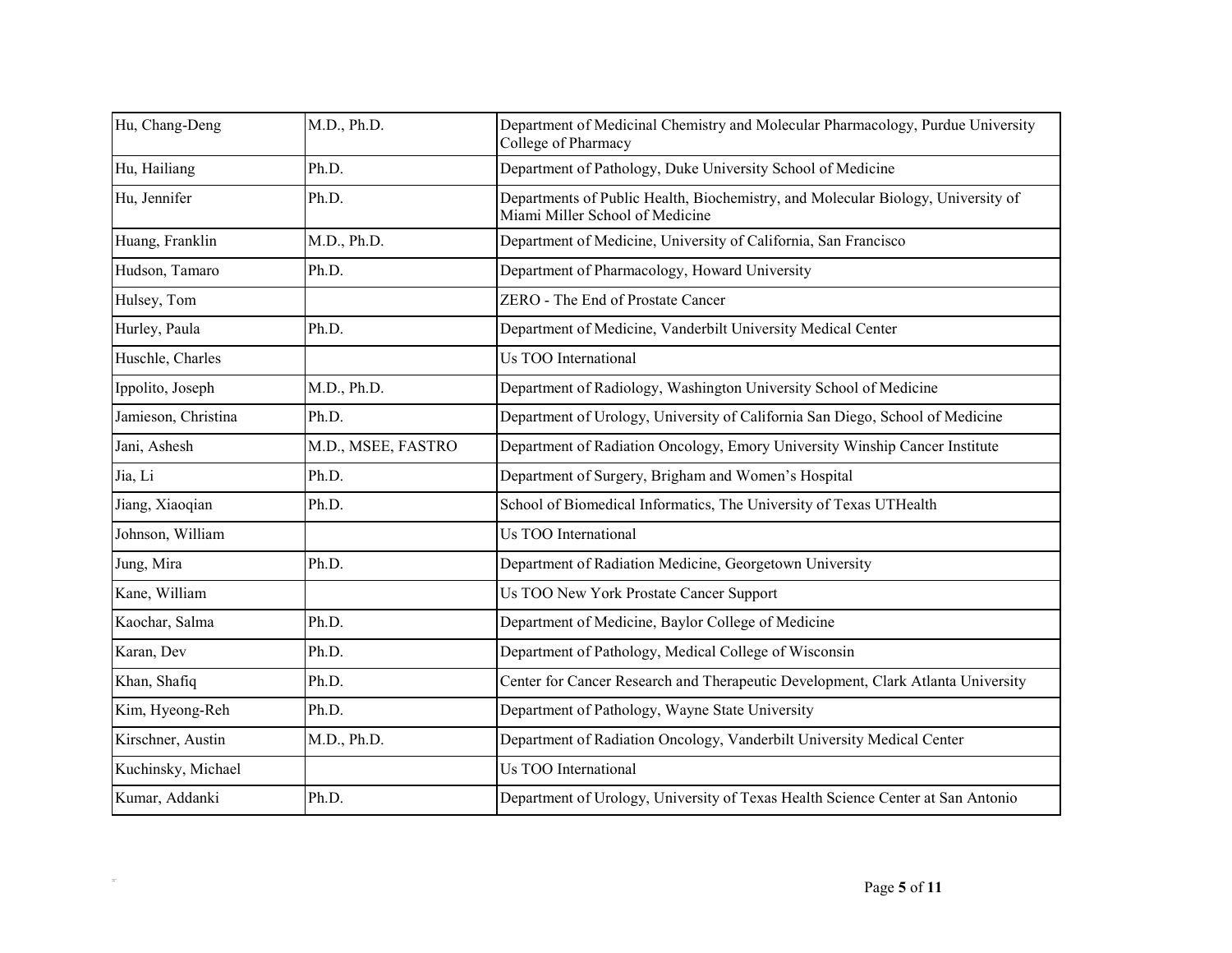| Kwabi-Addo, Bernard       | Ph.D.               | Epigenovix Diagnostics                                                                                 |
|---------------------------|---------------------|--------------------------------------------------------------------------------------------------------|
| Langer, Mark              | M.D.                | Department of Radiation Oncology, Indiana University School of Medicine                                |
| Langton-Webster, Beatrice | Ph.D.               | <b>Cancer Targeted Technology</b>                                                                      |
| Leach, Robin              | Ph.D.               | Department of Cell System and Anatomy, The University of Texas Health Science<br>Center at San Antonio |
| Lee, John                 | M.D., Ph.D.         | Division of Human Biology, Fred Hutchinson Cancer Research Center                                      |
| Leggas, Markos            | Ph.D.               | Department of Pharmaceutical Sciences, University of Kentucky                                          |
| Lehman, Donna             | Ph.D.               | Department of Medicine, University of Texas Health Science Center at San Antonio                       |
| Levine, Alice             | M.D.                | Division of Endocrinology, Metabolism, and Bone Diseases, Icahn School of Medicine<br>at Mount Sinai   |
| Lewis, Matthew            | Ph.D.               | Department of Radiology, The University of Texas Southwestern Medical Center                           |
| Lin, Haiqun               | M.D., Ph.D.         | Department of Biostatistics, Yale University                                                           |
| Lin, Ming-Fong            | Ph.D.               | Department of Biochemistry and Molecular Biology, University of Nebraska Medical<br>Center             |
| Liu, Qin                  | M.D., Ph.D., M.P.H. | Biostatistics Unit, Wistar Institute                                                                   |
| Liu, Yuan                 | Ph.D.               | Department of Biostatistics and Bioinformatics, Emory University                                       |
| Logan, Susan              | Ph.D.               | Department of Urology and Pharmacology, New York University School of Medicine                         |
| Lokeshwar, Vinata         | Ph.D.               | Department of Biochemistry and Molecular Biology, Medical College of Georgia<br>Augusta University     |
| Lu, Michael               | Ph.D.               | Department of Biomedical Science, Florida Atlantic University                                          |
| Luckett, Clarence, Jr.    |                     | Georgia Prostate Cancer Coalition                                                                      |
| Luo, Jun                  | Ph.D.               | Department of Urology, Johns Hopkins University School of Medicine                                     |
| Lupold, Shawn             | Ph.D.               | Department of Urology, Johns Hopkins University School of Medicine                                     |
| Ma, Yinfa                 | Ph.D.               | College of Natural Sciences and Mathematics, California State University Sacramento                    |
| Madan, Ravi               | M.D.                | Center for Cancer Research, Genitourinary Malignancies Branch, National Cancer<br>Institute            |
| Mahajan, Kiran            | Ph.D.               | Department of Surgery, Washington University-St. Louis                                                 |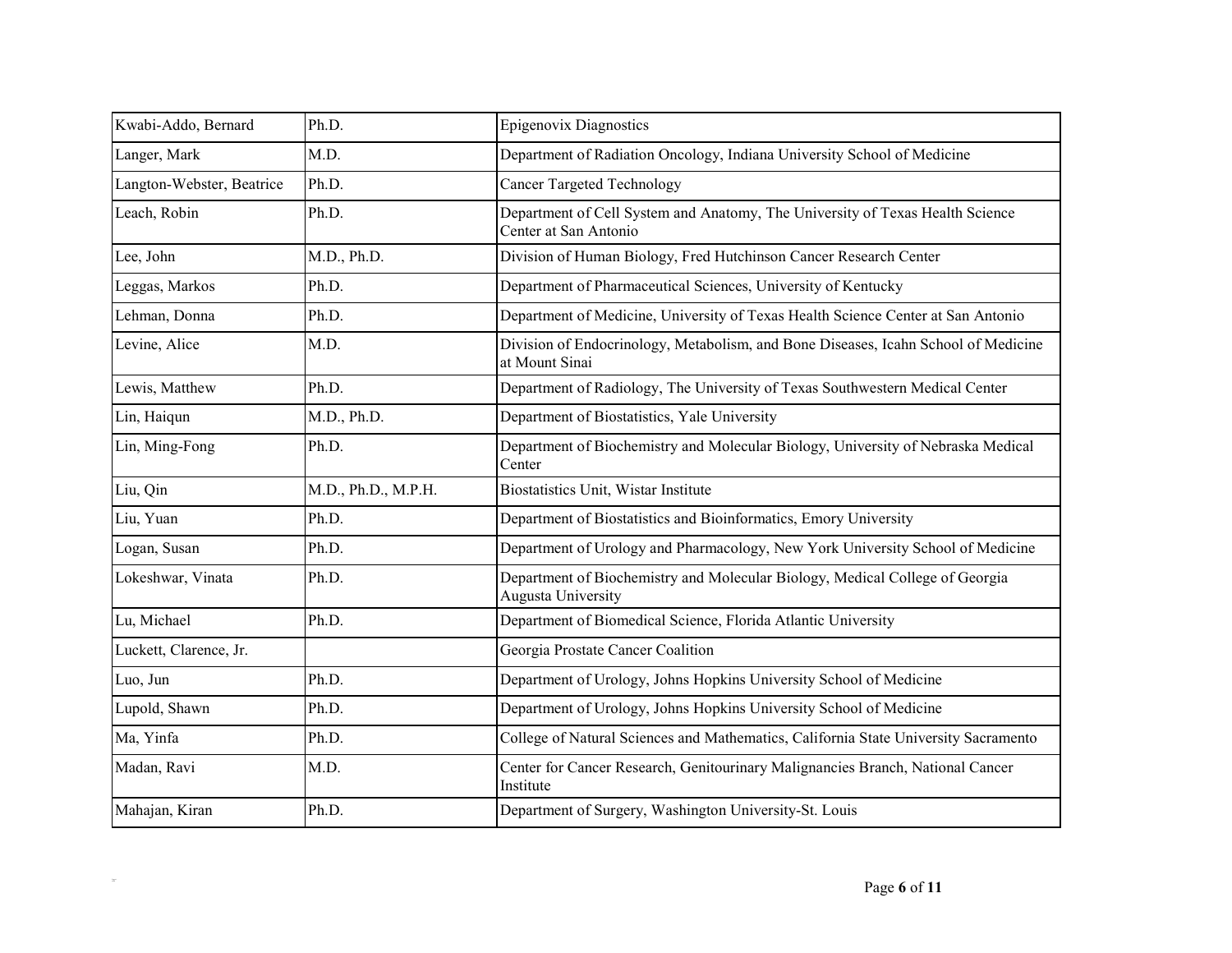| Mahr, William      |             | Us TOO Chapter at WRNMMC                                                                                                         |
|--------------------|-------------|----------------------------------------------------------------------------------------------------------------------------------|
| Martin, Damali     | Ph.D.       | Cancer Control and Population Sciences, Genomic Epidemiology Branch, National<br>Cancer Institute, National Institutes of Health |
| McGoron, Anthony   | Ph.D.       | Department of Biomedical Engineering, Florida International University                                                           |
| McKay, Rana        | M.D.        | Department of Medicine, University of California, San Diego                                                                      |
| McNair, David, Jr. |             | Arkansas Prostate Cancer Foundation                                                                                              |
| Meier, Kathryn     | Ph.D.       | Department of Pharmaceutical Sciences, College of Pharmacy and Pharmaceutical<br>Sciences, Washington State University           |
| Meyer, Alan        |             | Malecare                                                                                                                         |
| Mian, Omar         | M.D., Ph.D. | Department of Translational Hematology and Oncology Research, Cleveland Clinic<br>Foundation School of Medicine                  |
| Mills, Ronald      |             | Us TOO, International                                                                                                            |
| Minter, Anthony    |             | Us TOO International                                                                                                             |
| Mishra, Manoj      | Ph.D.       | Department of Biology, Alabama State University                                                                                  |
| Miyamoto, David    | M.D., Ph.D. | Department of Radiation Oncology, Massachusetts General Hospital/Harvard Medical<br>School                                       |
| Mohler, James      | M.D.        | Department of Urology, Roswell Park Comprehensive Cancer Center                                                                  |
| Moore, Dwight      |             | Arkansas Prostate Cancer Foundation                                                                                              |
| Morgan, Rudolph    |             | Georgia Prostate Cancer Coalition                                                                                                |
| Morris, Patricia   | Ph.D.       | Laboratory of RNA Molecular Biology, The Rockefeller University                                                                  |
| Mudryj, Maria      | Ph.D.       | Department of Medical Microbiology and Immunology, University of California, Davis,<br>School of Medicine                        |
| Mulholland, David  | Ph.D.       | Department of Medicine, The Mount Sinai Medical Center                                                                           |
| Nelson, Paul       |             | <b>Erectile Dysfunction Foundation</b>                                                                                           |
| Nie, Daotai        | Ph.D.       | Department of Medical Microbiology, Immunology, and Cell Biology, Southern Illinois<br>University School of Medicine             |
| Nonn, Larisa       | Ph.D.       | Department of Pathology, University of Illinois at Chicago                                                                       |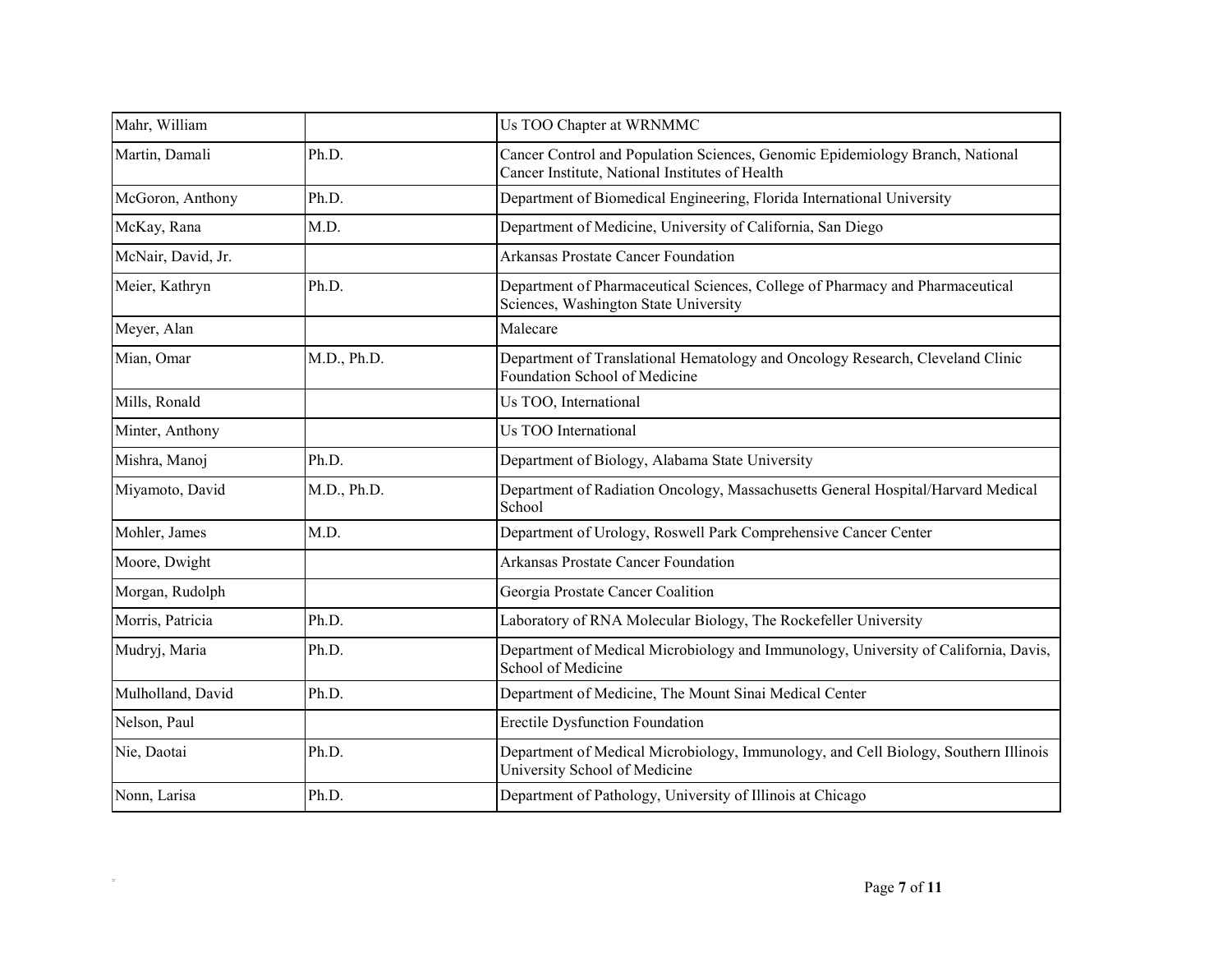| Nordeen, Steven         | Ph.D. | Department of Pathology, University of Colorado Anschutz Medical Campus                                                |
|-------------------------|-------|------------------------------------------------------------------------------------------------------------------------|
| Nyalwidhe, Julius       | Ph.D. | Department of Microbiology and Molecular Cell Biology, Eastern Virginia Medical<br>School                              |
| Park, Jong              | Ph.D. | Department of Cancer Epidemiology, H. Lee Moffitt Cancer Center & Research Institute                                   |
| Parker, George          |       | ZERO - The End of Prostate Cancer                                                                                      |
| Payne, Johnny           |       | National Alliance of State Prostate Cancer Coalitions                                                                  |
| Perez-Stable, Carlos    | Ph.D. | Department of Medicine, University of Miami Health System                                                              |
| Petricoin, Emanuel, III | Ph.D. | Center for Applied Proteomics and Molecular Medicine, George Mason University                                          |
| Pharoah, Harold         |       | National Alliance of State Prostate Cancer Coalitions                                                                  |
| Phillips, Mark          | Ph.D. | Department of Radiation Oncology, University of Washington Medical Center                                              |
| Pieper, David           |       | ZERO - The End of Prostate Cancer                                                                                      |
| Plymate, Stephen        | M.D.  | Department of Medicine, Division of Gerontology and Geriatric Medicine, University of<br>Washington School of Medicine |
| Podgorski, Izabela      | Ph.D. | Department of Pharmacology, Wayne State University School of Medicine                                                  |
| Redmond, William        | Ph.D. | Earle A. Chiles Research Institute                                                                                     |
| Reynolds, Robert        | Ph.D. | Department of Medicine, University of Alabama at Birmingham                                                            |
| Roberts, Peter          |       | <b>Save Your Males</b>                                                                                                 |
| Rodgers, Charles        |       | ZERO - The End of Prostate Cancer                                                                                      |
| Sahr, Natasha           | Ph.D. | Biostatistics, St. Jude Children's Research Hospital                                                                   |
| Schrimpf, Bruce         |       | Us TOO International                                                                                                   |
| Shah, Kavita            | Ph.D. | Department of Chemistry, Purdue Center for Cancer Research, Purdue University                                          |
| Sheng, Ke               | Ph.D. | Department of Radiation Oncology, University of California, Los Angeles School of<br>Medicine                          |
| Shukla, Girish          | Ph.D. | Department of Biological, Geo and EVS Sciences, Cleveland State University                                             |
| Sillerud, Laurel        | Ph.D. | Department of Neurology, University of New Mexico                                                                      |
| Simpson, Melanie        | Ph.D. | Department of Molecular and Structural Biochemistry, North Carolina State University                                   |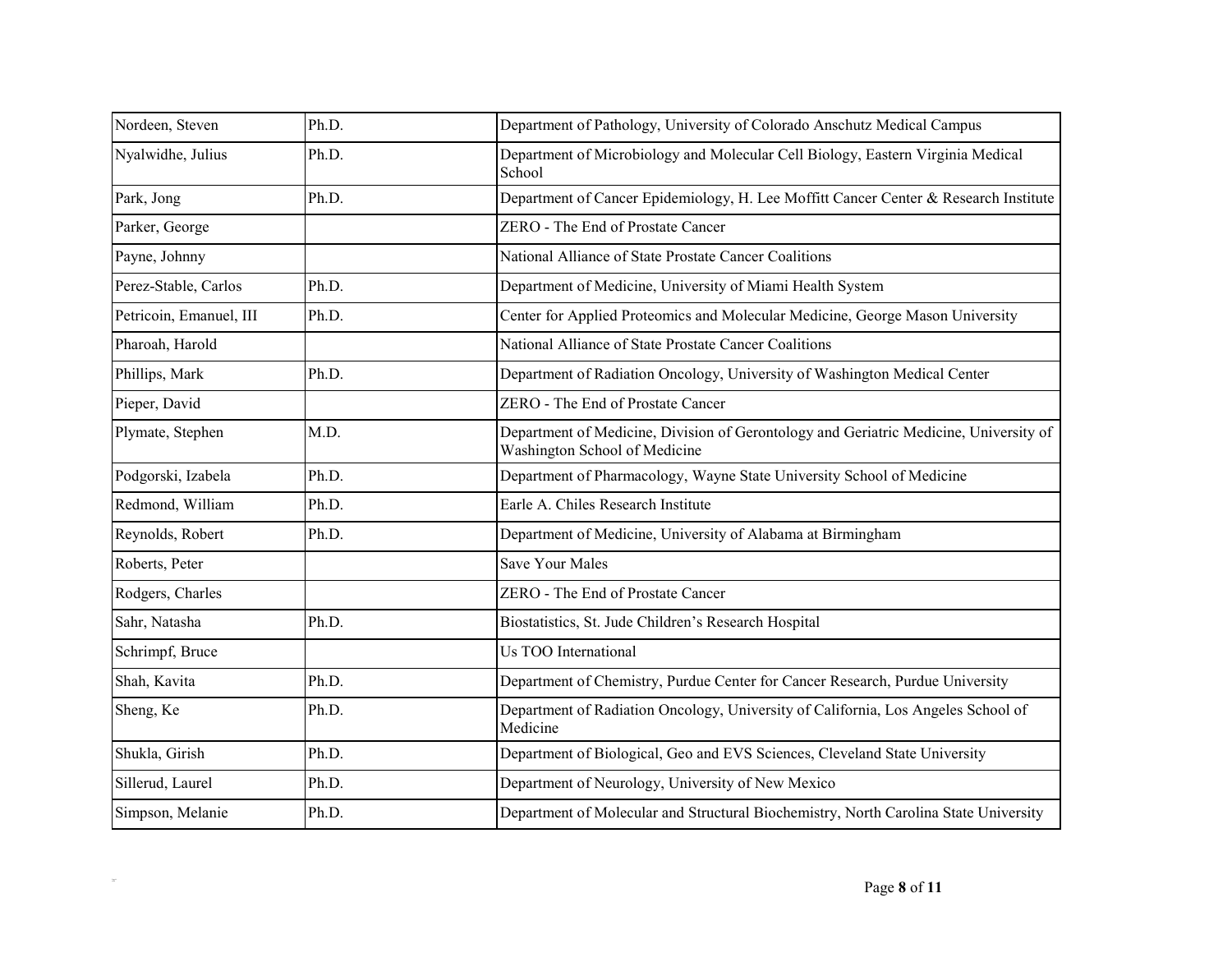| Singh, Seema        | Ph.D.       | Department of Pathology, University of South Alabama Mitchell Cancer Institute                                      |
|---------------------|-------------|---------------------------------------------------------------------------------------------------------------------|
| Singhal, Sharad     | Ph.D.       | Department of Medical Oncology and Therapeutics, City of Hope Beckman Research<br>Institute                         |
| Sokoloff, Mitchell  | M.D.        | Department of Urology, University of Massachusetts Medical School                                                   |
| Song, Lixin         | Ph.D.       | School of Nursing, University of North Carolina Chapel Hill                                                         |
| Spratt, Daniel      | M.D.        | Department of Radiation Oncology, University of Michigan                                                            |
| Sreekumar, Arun     | Ph.D.       | Department of Molecular and Cellular Biology, Baylor College of Medicine                                            |
| Sridhar, Srinivas   | Ph.D.       | Department of Physics, Northeastern University                                                                      |
| Srivastava, Meera   | Ph.D.       | Department of Anatomy, Physiology, and Genetics, Uniformed Services University of<br>the Health Sciences            |
| Stewart, LaMonica   | Ph.D.       | Department of Biochemistry, Cancer Biology, Neuroscience, and Pharmacology,<br>Meharry Medical College              |
| Stoyanova, Tanya    | Ph.D.       | Department of Radiology, Stanford University                                                                        |
| Suehs, Charles      |             | Us TOO International                                                                                                |
| Sun, Zijie          | M.D., Ph.D. | Department of Cancer Biology, Beckman Research Institute City of Hope                                               |
| Szmulewitz, Russell | M.D.        | Department of Medicine, Section of Hematology and Oncology, The University of<br>Chicago                            |
| Tabb, Lyle, III     |             | Us TOO International                                                                                                |
| Tanaka, Yuichiro    | Ph.D.       | Department of Urology, University of California, San Francisco School of Medicine                                   |
| Teng, Yong          | Ph.D.       | Department of Oral Biology and Diagnostic Sciences, Augusta University                                              |
| Teo, Min Yuen       | M.D.        | Department of Oncology, Memorial Sloan Kettering Cancer Center                                                      |
| Tolosa, Leah        | Ph.D.       | Department of Chemical and Biochemical Engineering, University of Maryland<br><b>Baltimore County</b>               |
| Trock, Bruce        | Ph.D.       | James Buchanan Brady Urological Institute, Division of Epidemiology, Johns Hopkins<br>University School of Medicine |
| Tu, Yaping          | Ph.D.       | Department of Pharmacology, Creighton University School of Medicine                                                 |
| Turner, David       | Ph.D.       | Department of Pathology and Laboratory Medicine, Medical University of South<br>Carolina                            |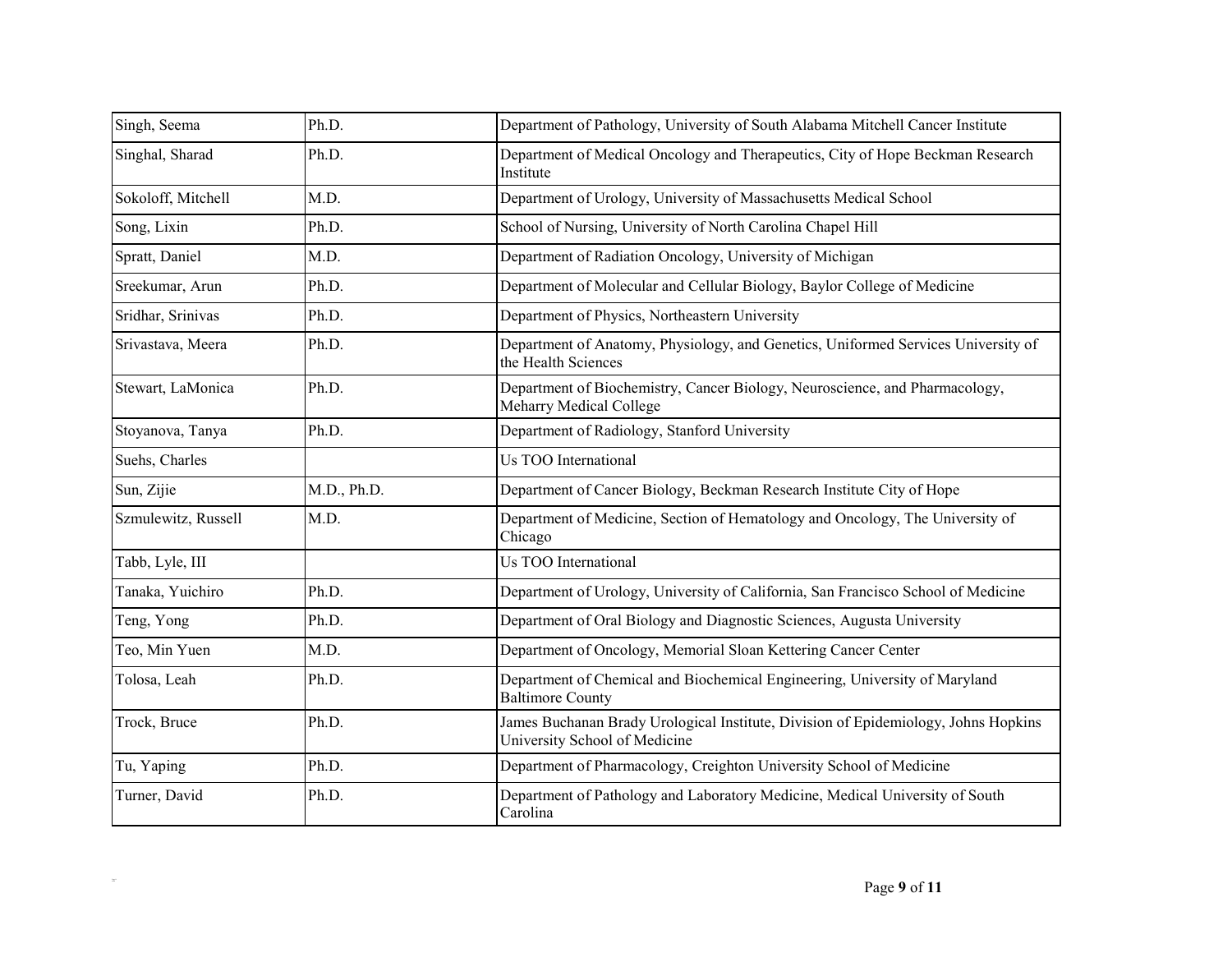| Udager, Aaron         | M.D., Ph.D. | Department of Pathology, University of Michigan Medical School                                                  |
|-----------------------|-------------|-----------------------------------------------------------------------------------------------------------------|
| Vaishampayan, Ulka    | M.D.        | Department of Hematology-Oncology, Division of Solid Tumor Oncology, Karmanos<br>Cancer Center                  |
| Van Veldhuizen, Peter | M.D.        | Department of Hematology and Oncology, Midwest Oncology Associates                                              |
| Vander Griend, Donald | Ph.D.       | Department of Pathology, University of Illinois at Chicago College of Medicine                                  |
| Vishwanatha, Jamboor  | Ph.D.       | Department of Microbiology, Immunology, and Genetics, University of North Texas<br><b>Health Science Center</b> |
| Wang, Fen             | Ph.D.       | Institute of Biosciences and Technology, Texas A&M University System Health Science<br>Center                   |
| Wang, Qianben         | Ph.D.       | Department of Pathology, Duke University School of Medicine                                                     |
| Wang, Y. Alan         | Ph.D.       | Department of Cancer Biology, The University of Texas MD Anderson Cancer Center                                 |
| Wang, Zhengxin        | Ph.D.       | Department of Biological Sciences, The Center for Cancer Research and Therapeutic<br>Development                |
| Warfel, Noel          | Ph.D.       | Department of Cellular and Molecular Medicine, University of Arizona Cancer Center                              |
| Weber, Georg          | M.D., Ph.D. | College of Pharmacy, University of Cincinnati James L. Winkle                                                   |
| Weigel, Nancy         | Ph.D.       | Department of Molecular and Cellular Biology, Baylor College of Medicine                                        |
| Wells, Alan           | M.D.        | Department of Pathology, University of Pittsburgh Medical Center                                                |
| Wen, Sijin            | Ph.D.       | Department of Biostatistics, West Virginia University Health Science Center                                     |
| Wilkinson, John       | Ph.D.       | Department of Chemistry and Biochemistry, North Dakota State University                                         |
| Williamson, Clarence  |             | Memphis Chapter/Man2Man Group, Us TOO International                                                             |
| Wilson, Darrell       |             | Us TOO International                                                                                            |
| Wilson, Gary, Sr.     |             | United Standing Prostate Cancer Foundation                                                                      |
| Wong, Ho-Lun          | Ph.D.       | Department of Pharmaceutical Sciences, Temple University School of Pharmacy                                     |
| Wyland, Stewart       |             | Us TOO International, Inc.                                                                                      |
| Yan, Chunhong         | Ph.D.       | Department of Biochemistry and Molecular Biology, Georgia Cancer Center                                         |
| Yang, Feng            | Ph.D.       | Department of Molecular and Cellular Biology, Baylor College of Medicine                                        |